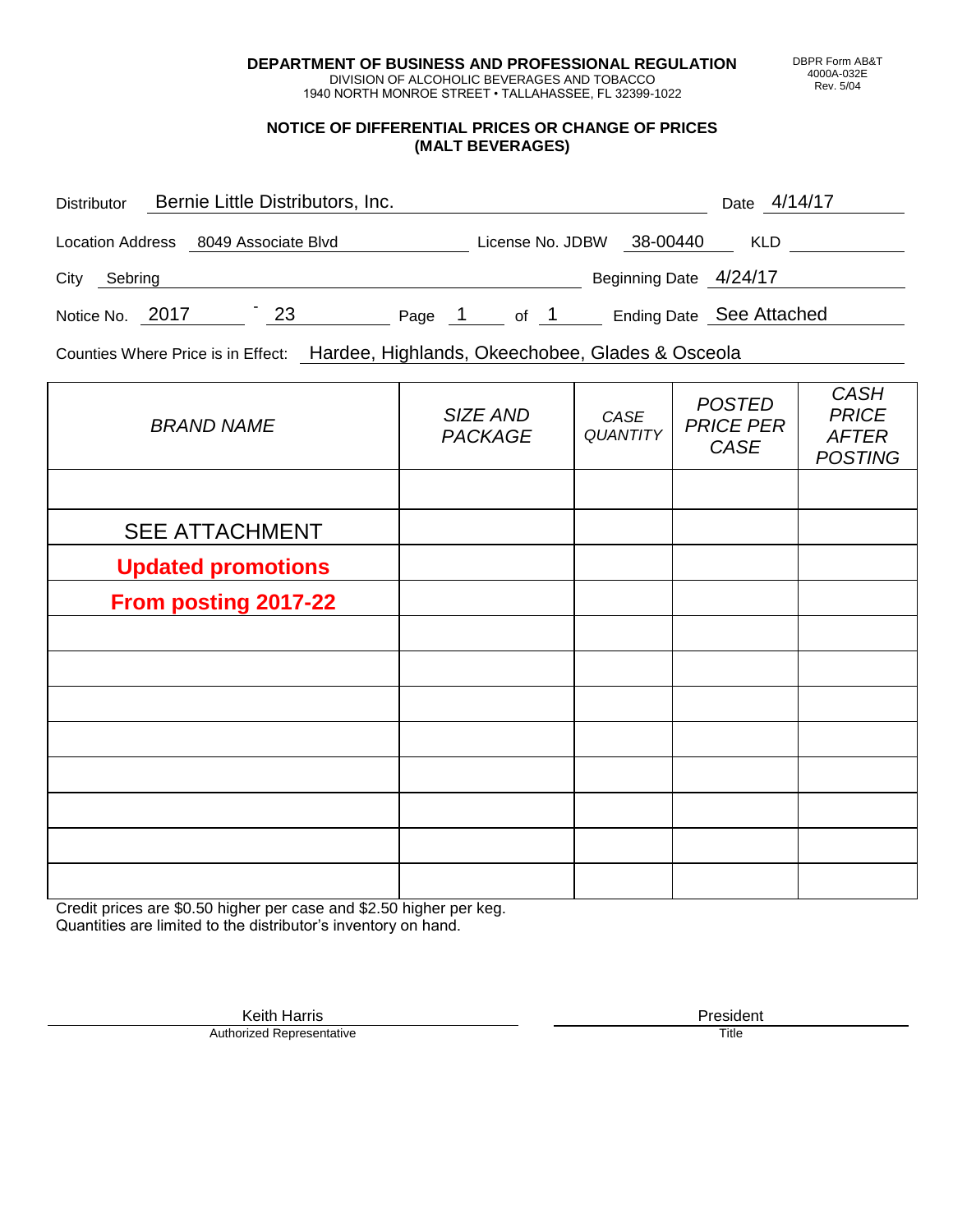|                                                                 |                                      |                      |                      |                    | Posted Frontline   |                  |            |                         |
|-----------------------------------------------------------------|--------------------------------------|----------------------|----------------------|--------------------|--------------------|------------------|------------|-------------------------|
| <b>Brands</b>                                                   | Package                              | Start                | Stop                 | Price              | Price              | Qty              | Premise    | Comment                 |
| Bud, Bud Lt<br>Bud, Bud Lt                                      | 24/8oz Can<br>24/8oz Can             | 03/13/17<br>03/13/17 | 07/02/17<br>07/02/17 | \$12.30<br>\$11.40 | \$13.25<br>\$13.25 | $5-19$<br>$20+$  | Off<br>Off |                         |
| Bud & Bud Lt                                                    | 24/8oz Can 2/12                      | 03/13/17             | 07/02/17             | \$13.10            | \$13.60            | $5-19$           | Off        |                         |
| Bud & Bud Lt                                                    | 24/8oz Can 2/12                      | 03/13/17             | 07/02/17             | \$12.20            | \$13.60            | $20+$            | Off        |                         |
| Michelob Ultra                                                  | 24/8oz Can 2/12                      | 03/13/17             | 07/02/17             | \$13.50            | \$14.45            | $5-19$           | Off        |                         |
| Michelob Ultra                                                  | 24/8oz Can 2/12                      | 03/13/17             | 07/02/17             | \$12.20            | \$14.45            | $20+$            | Off        |                         |
| Michelob Ultra                                                  | 24/8oz Can                           | 03/13/17             | 07/02/17             | \$12.70            | \$14.35            | $5-19$           | Off        |                         |
| Michelob Ultra                                                  | 24/8oz Can                           | 03/13/17             | 07/02/17             | \$11.40            | \$14.35            | $20+$            | Off        |                         |
| Brands & Packages above may be mixed and matched to achieve qty |                                      |                      |                      |                    |                    |                  |            |                         |
| Bud, Bud Lt, Select, Select 55                                  | 24/12oz Can/LNR 4/6                  | 04/03/17             | 04/16/17             | 21.60              | 23.80              | $10+$            | Off        |                         |
| Michelob, Michelob Lt, Michelob Amberbock                       | 24/12oz LNNR 4/6                     | 04/03/17             | 04/16/17             | 21.60              | 24.55              | $10+$            | Off        |                         |
| <b>Land Shark</b>                                               | 24/12oz LNNR 4/6                     | 04/03/17             | 04/16/17             | 15.85              | 24.55              | $10+$            | Off        |                         |
| Brands & Packages above may be mixed and matched to achieve qty |                                      |                      |                      |                    |                    |                  |            |                         |
| Bud, Bud Lt, Select, Select 55                                  | 24/12oz Can/LNR 4/6                  | 04/17/17             | 07/02/17             | 21.60              | 23.80              | $10+$            | Off        |                         |
| Michelob, Michelob Lt, Michelob Amberbock                       | 24/12oz LNNR 4/6                     | 04/17/17             | 07/02/17             | 21.60              | 24.55              | $10+$            | Off        |                         |
| Land Shark                                                      | 24/12oz LNNR 4/6                     | 04/17/17             | 07/02/17             | 21.60              | 24.55              | 10-111           | Off        |                         |
| <b>Land Shark</b>                                               | 24/12oz LNNR 4/6                     | 04/17/17             | 07/02/17             | 20.25              | 24.55              | $112+$           | Off        |                         |
| Brands & Packages above may be mixed and matched to achieve qty |                                      |                      |                      |                    |                    |                  |            |                         |
| Bud, Bud Lt, Select, Select 55                                  | 24/12oz Can/LNR 4/6                  | 06/19/17             | 06/25/17             | 21.60              | 23.80              | $10+$            | Off        |                         |
|                                                                 |                                      |                      |                      |                    |                    |                  |            |                         |
| Michelob, Michelob Lt, Michelob Amberbock                       | 24/12oz LNNR 4/6                     | 06/19/17             | 06/25/17             | 21.60              | 24.55              | $10+$            | Off        |                         |
| <b>Land Shark</b>                                               | 24/12oz LNNR 4/6                     | 06/19/17             | 06/25/17             | 16.50              | 24.55              | $10+$            | Off        |                         |
| Brands & Packages above may be mixed and matched to achieve qty |                                      |                      |                      |                    |                    |                  |            |                         |
| Bud, Bud Lt, Select, Select 55                                  | 24/12oz Can/LNR 4/6                  | 06/26/17             | 07/02/17             | 21.60              | 23.80              | $10+$            | Off        |                         |
| Michelob, Michelob Lt, Michelob Amberbock                       | 24/12oz LNNR 4/6                     | 06/26/17             | 07/02/17             | 21.60              | 24.55              | $10+$            | Off        |                         |
|                                                                 |                                      |                      |                      |                    |                    |                  |            |                         |
| <b>Land Shark</b><br><b>Land Shark</b>                          | 24/12oz LNNR 4/6<br>24/12oz LNNR 4/6 | 06/26/17<br>06/26/17 | 07/02/17<br>07/02/17 | 21.60<br>20.25     | 24.55<br>24.55     | 10-111<br>$112+$ | Off<br>Off |                         |
| Brands & Packages above may be mixed and matched to achieve qty |                                      |                      |                      |                    |                    |                  |            |                         |
|                                                                 |                                      |                      |                      |                    |                    |                  |            |                         |
| Bud, Bud Lt                                                     | 24/16oz Can 6/4                      | 09/12/16             | 07/02/17             | 22.65              | 25.65              | $5+$             | On & Off   |                         |
| Brands & Packages above may be mixed and matched to achieve qty |                                      |                      |                      |                    |                    |                  |            |                         |
| Bud, Bud Lt                                                     | 24/16oz Can 3/8                      | 06/05/17             | 06/25/17             | 19.45              | 25.20              | $25+$            | Off        |                         |
| Michelob Ultra                                                  | 24/16oz Can 3/8                      | 06/05/17             | 06/25/17             | 19.45              | 27.10              | $25+$            | Off        |                         |
| Brands & Packages above may be mixed and matched to achieve qty |                                      |                      |                      |                    |                    |                  |            |                         |
| Bud, Bud Lt                                                     | 24/16oz CALNR 3/8                    | 04/03/17             | 04/16/17             | 23.45              | 27.60              | $30+$            | Off        |                         |
| Bud, Bud Lt                                                     | 24/16oz CALNR 3/8                    | 05/01/17             | 05/14/17             | 23.45              | 27.60              | $30+$            | Off        |                         |
| Brands & Packages above may be mixed and matched to achieve qty |                                      |                      |                      |                    |                    |                  |            |                         |
| Bud, Bud Lt                                                     | 24/16oz Can                          | 09/12/16             | 07/02/17             | 20.90              | 27.60              | $30+$            | Off        |                         |
| Brands & Packages above may be mixed and matched to achieve qty |                                      |                      |                      |                    |                    |                  |            |                         |
| Bud, Bud Lt, Select & Select 55                                 | 18pk/12oz Can & LNNR                 | 09/12/16             | 04/30/17             | 14.80              | 16.90              | $20+$            | Off        | <b>STOP DATE CHANGE</b> |
|                                                                 |                                      |                      |                      |                    |                    |                  |            |                         |
| Bud, Bud Lt, Select & Select 55                                 | 18pk/12oz Can & LNNR                 | 05/01/17             | 05/14/17             | 13.95              | 16.90              | $20+$            | Off        | <b>NEW</b>              |
| Bud, Bud Lt, Select & Select 55                                 | 18pk/12oz Can & LNNR                 | 05/15/17             | 07/02/17             | 14.80              | 16.90              | $20+$            | Off        | <b>NEW</b>              |
| Brands & Packages above may be mixed and matched to achieve qty |                                      |                      |                      |                    |                    |                  |            |                         |
| Bud, Bud Lt, Select & Select 55                                 | 24/12oz LNNR 2/12                    | 09/12/16             | 07/02/17             | 21.55              | 22.50              | $10+$            | On         |                         |
| Brands & Packages above may be mixed and matched to achieve qty |                                      |                      |                      |                    |                    |                  |            |                         |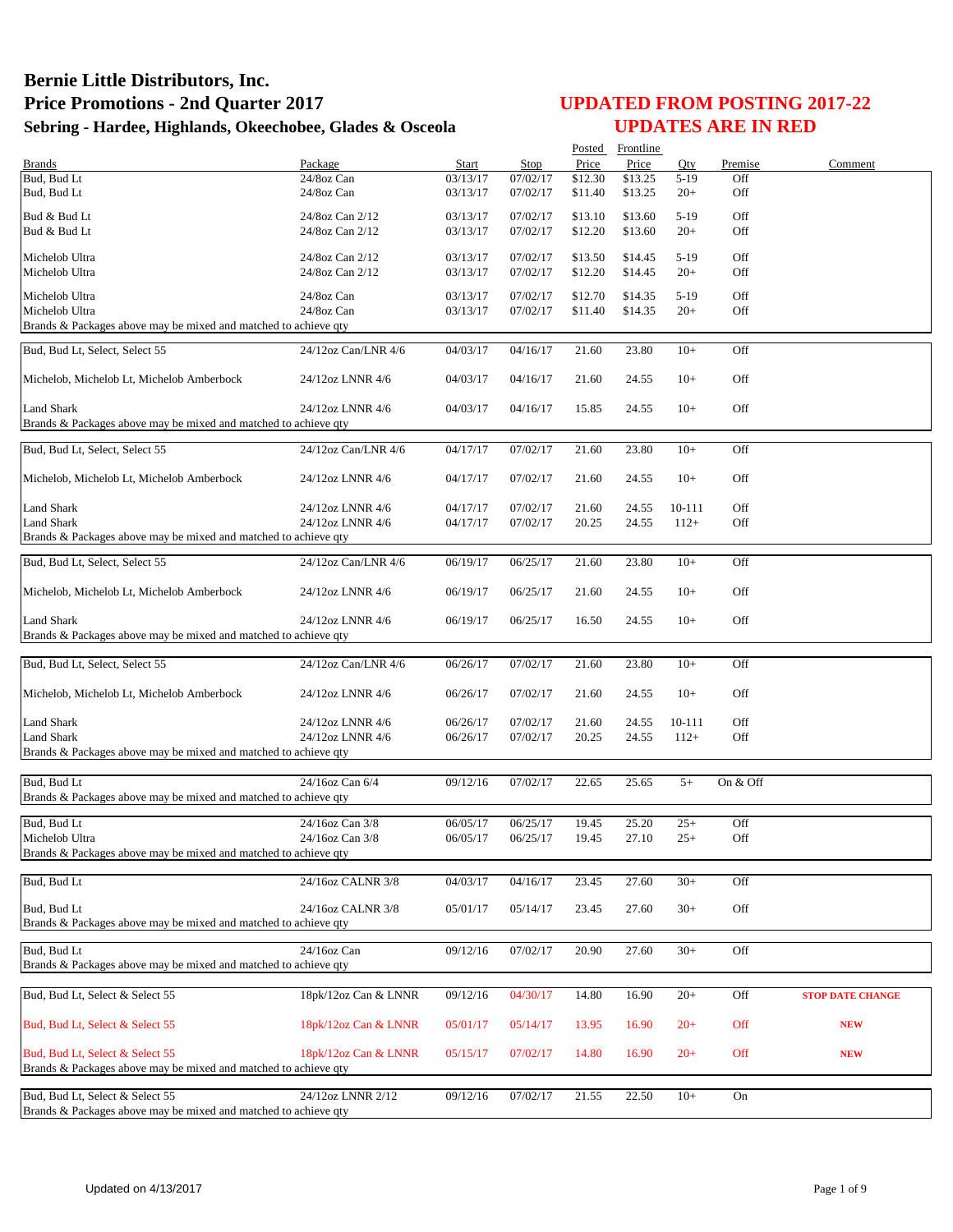|                                                                                   |                         |          |                       |         | Posted Frontline |          |         |         |
|-----------------------------------------------------------------------------------|-------------------------|----------|-----------------------|---------|------------------|----------|---------|---------|
| <b>Brands</b>                                                                     | Package                 | Start    | Stop                  | Price   | Price            | Otv      | Premise | Comment |
| Bud, Bud Lt, Select & Select 55                                                   | 24/12oz Can & LNNR 2/12 | 03/22/17 | 05/17/17              | 21.55   | 22.50            | $10+$    | Off     |         |
| Brands & Packages above may be mixed and matched to achieve qty                   |                         |          |                       |         |                  |          |         |         |
| Bud, Bud Lt, Select & Select 55                                                   | 24/12oz Can & LNNR 2/12 | 05/18/17 | $\overline{05/28/17}$ | 21.55   | 22.50            | 10-49    | Off     |         |
| Bud, Bud Lt, Select & Select 55                                                   | 24/12oz Can & LNNR 2/12 | 05/18/17 | 05/28/17              | 17.80   | 22.50            | $50+$    | Off     |         |
|                                                                                   |                         |          |                       |         |                  |          |         |         |
| Bud & Bud Light                                                                   | 24/16oz CALNR 3/8       | 05/18/17 | 05/28/17              | 25.45   | 27.60            | $1+$     | Off     |         |
| Michelob, Mich Lt, Ultra, Ultra Amber, Amber Bock,                                |                         |          |                       |         |                  |          |         |         |
| Ultra Lime                                                                        | 24/12oz Can & LNNR 2/12 | 05/18/17 | 05/28/17              | 23.90   | 24.85            | 5-49     | Off     |         |
| Michelob, Mich Lt, Ultra, Ultra Amber, Amber Bock,                                |                         |          |                       |         |                  |          |         |         |
| Ultra Lime                                                                        | 24/12oz Can & LNNR 2/12 | 05/18/17 | 05/28/17              | 17.80   | 24.85            | $50+$    | Off     |         |
|                                                                                   |                         |          |                       |         |                  |          |         |         |
| Michelob Ultra                                                                    | 24/16oz CALNR 3/8       | 05/18/17 | 05/28/17              | 35.85   | 37.25            | $5+$     | Off     |         |
| Brands & Packages above may be mixed and matched to achieve qty                   |                         |          |                       |         |                  |          |         |         |
| Bud, Bud Lt, Select & Select 55                                                   | 24/12oz Can & LNNR 2/12 | 05/29/17 | 06/21/17              | 21.55   | 22.50            | $10+$    | Off     |         |
| Brands & Packages above may be mixed and matched to achieve qty                   |                         |          |                       |         |                  |          |         |         |
|                                                                                   |                         |          |                       |         |                  |          |         |         |
| Bud, Bud Lt, Select & Select 55                                                   | 24/12oz Can & LNNR 2/12 | 06/22/17 | 07/02/17              | 21.55   | 22.50            | 10-49    | Off     |         |
| Bud, Bud Lt, Select & Select 55                                                   | 24/12oz Can & LNNR 2/12 | 06/22/17 | 07/02/17              | 17.80   | 22.50            | $50+$    | Off     |         |
|                                                                                   |                         |          |                       |         |                  |          |         |         |
| Bud & Bud Light                                                                   | 24/16oz CALNR 3/8       | 06/22/17 | 07/02/17              | 25.45   | 27.60            | $1+$     | Off     |         |
| Michelob, Mich Lt, Ultra, Ultra Amber, Amber Bock,                                |                         |          |                       |         |                  |          |         |         |
| Ultra Lime                                                                        | 24/12oz Can & LNNR 2/12 | 06/22/17 | 07/02/17              | 23.90   | 24.85            | 5-49     | Off     |         |
| Michelob, Mich Lt, Ultra, Ultra Amber, Amber Bock,                                |                         |          |                       |         |                  |          |         |         |
| Ultra Lime                                                                        | 24/12oz Can & LNNR 2/12 | 06/22/17 | 07/02/17              | 17.80   | 24.85            | $50+$    | Off     |         |
|                                                                                   |                         |          |                       |         |                  |          |         |         |
| Michelob Ultra<br>Brands & Packages above may be mixed and matched to achieve qty | 24/16oz CALNR 3/8       | 06/22/17 | 07/02/17              | 35.85   | 37.25            | $5+$     | Off     |         |
|                                                                                   |                         |          |                       |         |                  |          |         |         |
| Bud, Bud Lt, Select & Select 55                                                   | $24/12$ oz Can          | 09/12/16 | 07/02/17              | 20.75   | 22.60            | 10-44    | Off     |         |
| Bud, Bud Lt, Select & Select 55                                                   | $24/12$ oz Can          | 09/12/16 | 07/02/17              | 19.75   | 22.60            | $45+$    | Off     |         |
|                                                                                   |                         |          |                       |         |                  |          |         |         |
| Bud, Bud Lt,                                                                      | 24/12oz LNNR            | 09/12/16 | 07/02/17              | 20.75   | 22.60            | 10-44    | Off     |         |
| Bud, Bud Lt,                                                                      | 24/12oz LNNR            | 09/12/16 | 07/02/17              | 19.75   | 22.60            | $45+$    | Off     |         |
| <b>Bud Light Lime</b>                                                             | 24/12oz LNNR/Can        | 09/12/16 | 07/02/17              | 22.20   | 24.10            | 10-44    | Off     |         |
| <b>Bud Light Lime</b>                                                             | 24/12oz LNNR/Can        | 09/12/16 | 07/02/17              | 19.75   | 24.10            | $45+$    | Off     |         |
|                                                                                   |                         |          |                       |         |                  |          |         |         |
| Michelob Ultra                                                                    | 24/12oz Can & LNNR      | 09/12/16 | 07/02/17              | 22.20   | 24.10            | 10-44    | Off     |         |
| Michelob Ultra                                                                    | 24/12oz Can & LNNR      | 09/12/16 | 07/02/17              | 20.70   | 24.10            | $45+$    | Off     |         |
| Brands & Packages above may be mixed and matched to achieve qty                   |                         |          |                       |         |                  |          |         |         |
| Bud, Bud Light, Select                                                            | 24/16oz ALNR/CALNR      | 01/02/17 | 07/02/17              | \$21.55 | \$28.50          | $144+$   | On      |         |
| Brands & Packages above may be mixed and matched to achieve qty                   |                         |          |                       |         |                  |          |         |         |
| Bud, Bud Lt                                                                       | 24/16oz CALNR           | 09/12/16 | 07/02/17              | 24.85   | 28.50            | $98 +$   | Off     |         |
| Brands & Packages above may be mixed and matched to achieve qty                   |                         |          |                       |         |                  |          |         |         |
|                                                                                   |                         |          |                       |         |                  |          |         |         |
| Bud, Bud Lt                                                                       | 20/16oz CALNR           | 02/06/17 | 07/02/17              | 17.95   | 23.00            | $33+$    | Off     |         |
|                                                                                   |                         |          |                       |         |                  |          |         |         |
| Bud, Bud Lt                                                                       | 20/16oz CALNR           | 04/17/17 | 07/02/17              | 17.45   | 23.00            | $66+$    | Off     |         |
| Brands & Packages above may be mixed and matched to achieve qty                   |                         |          |                       |         |                  |          |         |         |
| Bud Lt Lime & Platinum                                                            | 24/16 CALNR 3/8         | 03/27/17 | 07/02/17              | 30.67   | 36.15            | $10+$    | On      |         |
| Brands & Packages above may be mixed and matched to achieve qty                   |                         |          |                       |         |                  |          |         |         |
|                                                                                   |                         |          |                       |         |                  |          |         |         |
| Oculto                                                                            | 24/12oz LNNR 2/12       | 09/12/16 | 07/02/17              | 26.65   | 29.90            | $20+$    | Off     |         |
| Brands & Packages above may be mixed and matched to achieve qty                   |                         |          |                       |         |                  |          |         |         |
| BL Lime, Platinum, Black Crown, Mich Lt & Ultra                                   | 18/12oz LNNR/Cans       | 09/12/16 | 07/02/17              | 16.95   | 18.45            | $5 - 59$ | Off     |         |
| BL Lime, Platinum, Black Crown, Mich Lt & Ultra                                   | 18/12oz LNNR/Cans       | 09/12/16 | 07/02/17              | 15.85   | 18.45            | $60+$    | Off     |         |
| Brands & Packages above may be mixed and matched to achieve qty                   |                         |          |                       |         |                  |          |         |         |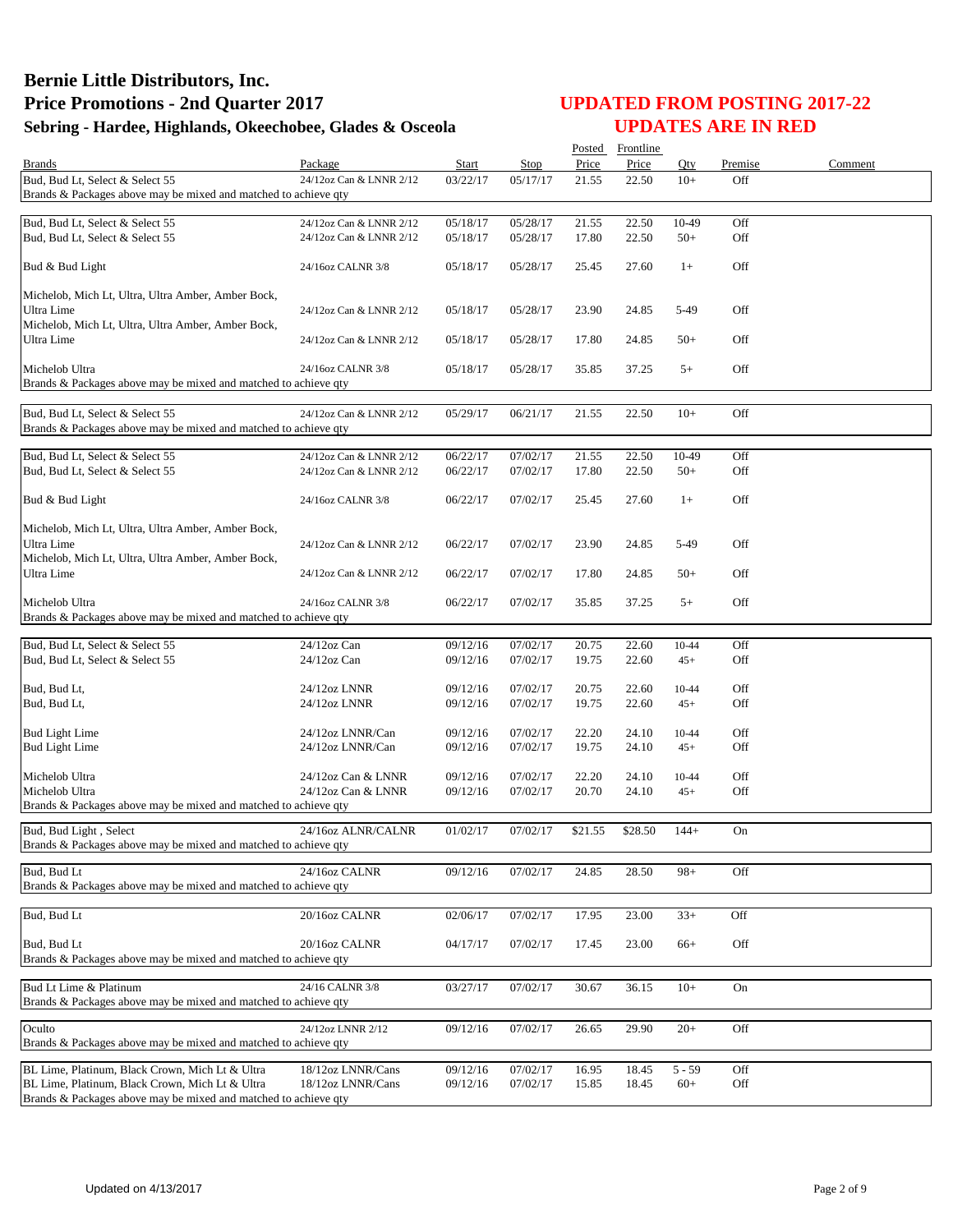|                                                                               |                        |          |          |       | Posted Frontline |         |           |         |
|-------------------------------------------------------------------------------|------------------------|----------|----------|-------|------------------|---------|-----------|---------|
| <b>Brands</b>                                                                 | Package                | Start    | Stop     | Price | Price            | Oty     | Premise   | Comment |
| Mich, Mic Lt, Ultra, Ultra Amber, Amberbock & Ultra                           |                        |          |          |       |                  |         |           |         |
| Lime Cactus                                                                   | 24/12oz Can/LNNR 2/12  | 11/24/16 | 05/17/17 | 23.90 | 24.85            | $5+$    | Off       |         |
| Michelob Ultra                                                                | 24/16oz CALNR 3/8      | 11/24/16 | 05/17/17 | 35.85 | 37.25            | $5+$    | Off       |         |
| Brands & Packages above may be mixed and matched to achieve qty               |                        |          |          |       |                  |         |           |         |
| Mich, Mic Lt, Ultra, Ultra Amber, Amberbock & Ultra                           |                        |          |          |       |                  |         |           |         |
| Lime Cactus                                                                   | 24/12oz Can/LNNR 2/12  | 05/29/17 | 06/21/17 | 23.90 | 24.85            | $5+$    | Off       |         |
| Michelob Ultra                                                                | 24/16oz CALNR 3/8      | 05/29/17 | 06/21/17 | 35.85 | 37.25            | $5+$    | Off       |         |
| Brands & Packages above may be mixed and matched to achieve qty               |                        |          |          |       |                  |         |           |         |
| BL Lime, Platinum, Black Crown & Landshark                                    | 24/12oz LNNR 2/12      | 09/12/16 | 07/02/17 | 20.45 | 24.10            | $10+$   | <b>ON</b> |         |
| BL Lime, Platinum & Landshark                                                 | 24/12oz Cans 2/12      | 09/12/16 | 07/02/17 | 20.45 | 24.10            | $10+$   | <b>ON</b> |         |
| Brands & Packages above may be mixed and matched to achieve qty               |                        |          |          |       |                  |         |           |         |
| BL Lime, Platinum & Black Crown                                               | 24/12oz Cans/LNNR 2/12 | 03/22/17 | 04/30/17 | 23.15 | 24.10            | $1+$    | Off       |         |
|                                                                               |                        |          |          |       |                  |         |           |         |
| BLL Rita Family (Lime, Straw, Mango, Raz, Orange, Grape,                      |                        |          |          |       |                  |         |           |         |
| Peach & Seasonal)                                                             | 24/8oz Can 2/12        | 03/22/17 | 04/30/17 | 23.15 | 24.10            | $1-6$   | Off       |         |
| BLL Rita Family (Lime, Straw, Mango, Raz, Orange, Grape,                      |                        |          |          |       |                  |         |           |         |
| Peach & Seasonal)                                                             | 24/8oz Can 2/12        | 03/22/17 | 04/30/17 | 21.30 | 24.10            | $7+$    | Off       |         |
| Brands & Packages above may be mixed and matched to achieve qty               |                        |          |          |       |                  |         |           |         |
| BL Lime, Platinum & Black Crown                                               | 24/12oz Cans/LNNR 2/12 | 05/01/17 | 05/07/17 | 23.15 | 24.10            | $1+$    | Off       |         |
|                                                                               |                        |          |          |       |                  |         |           |         |
| BLL Rita Family (Lime, Straw, Mango, Raz, Orange, Grape,                      |                        |          |          |       |                  |         |           |         |
| Peach & Seasonal)<br>BLL Rita Family (Lime, Straw, Mango, Raz, Orange, Grape, | 24/8oz Can 2/12        | 05/01/17 | 05/07/17 | 23.15 | 24.10            | $1-6$   | Off       |         |
| Peach & Seasonal)                                                             | 24/8oz Can 2/12        | 05/01/17 | 05/07/17 | 21.30 | 24.10            | $7-26$  | Off       |         |
| BLL Rita Family (Lime, Straw, Mango, Raz, Orange, Grape,                      |                        |          |          |       |                  |         |           |         |
| Peach & Seasonal)                                                             | 24/8oz Can 2/12        | 05/01/17 | 05/07/17 | 13.70 | 24.10            | $27+$   | Off       |         |
| Brands & Packages above may be mixed and matched to achieve qty               |                        |          |          |       |                  |         |           |         |
| BL Lime, Platinum & Black Crown                                               | 24/12oz Cans/LNNR 2/12 | 05/08/17 | 06/25/17 | 23.15 | 24.10            | $1+$    | Off       |         |
|                                                                               |                        |          |          |       |                  |         |           |         |
| BLL Rita Family (Lime, Straw, Mango, Raz, Orange, Grape,                      |                        |          |          |       |                  |         |           |         |
| Peach & Seasonal)                                                             | 24/8oz Can 2/12        | 05/08/17 | 06/25/17 | 23.15 | 24.10            | $1-6$   | Off       |         |
| BLL Rita Family (Lime, Straw, Mango, Raz, Orange, Grape,<br>Peach & Seasonal) | 24/8oz Can 2/12        | 05/08/17 | 06/25/17 | 21.30 | 24.10            | $7+$    | Off       |         |
| Brands & Packages above may be mixed and matched to achieve qty               |                        |          |          |       |                  |         |           |         |
|                                                                               |                        |          |          |       |                  |         |           |         |
| BL Lime, Platinum & Black Crown                                               | 24/12oz Cans/LNNR 2/12 | 06/26/17 | 07/02/17 | 23.15 | 24.10            | $1+$    | Off       |         |
| BLL Rita Family (Lime, Straw, Mango, Raz, Orange, Grape,                      |                        |          |          |       |                  |         |           |         |
| Peach & Seasonal)                                                             | 24/8oz Can 2/12        | 06/26/17 | 07/02/17 | 23.15 | 24.10            | $1-6$   | Off       |         |
| BLL Rita Family (Lime, Straw, Mango, Raz, Orange, Grape,                      |                        |          |          |       |                  |         |           |         |
| Peach & Seasonal)                                                             | 24/8oz Can 2/12        | 06/26/17 | 07/02/17 | 21.30 | 24.10            | $7-26$  | Off       |         |
| BLL Rita Family (Lime, Straw, Mango, Raz, Orange, Grape,                      |                        |          |          |       |                  |         |           |         |
| Peach & Seasonal)                                                             | 24/8oz Can 2/12        | 06/26/17 | 07/02/17 | 13.70 | 24.10            | $27+$   | Off       |         |
| Brands & Packages above may be mixed and matched to achieve qty               |                        |          |          |       |                  |         |           |         |
| Bud Light Lime, Platinum & Black Crown                                        | 24/12oz LNNR 4/6       | 04/03/17 | 04/30/17 | 21.60 | 24.55            | $10+$   | Off       |         |
| Brands & Packages above may be mixed and matched to achieve gty               |                        |          |          |       |                  |         |           |         |
|                                                                               |                        |          |          |       |                  |         |           |         |
| Bud Lt Platinum & Black Crown                                                 | 24/12oz LNNR 4/6       | 05/01/17 | 05/07/17 | 21.60 | 24.55            | $10+$   | Off       |         |
| <b>Bud Light Lime</b>                                                         | 24/12oz LNNR 4/6       | 05/01/17 | 05/07/17 | 21.60 | 24.55            | $10-14$ | Off       |         |
| <b>Bud Light Lime</b>                                                         | 24/12oz LNNR 4/6       | 05/01/17 | 05/07/17 | 15.85 | 24.55            | $15+$   | Off       |         |
| Brands & Packages above may be mixed and matched to achieve qty               |                        |          |          |       |                  |         |           |         |
|                                                                               |                        |          |          |       |                  |         |           |         |
| Bud Light Lime, Platinum & Black Crown                                        | 24/12oz LNNR 4/6       | 05/08/17 | 07/02/17 | 21.60 | 24.55            | $10+$   | Off       |         |
| Brands & Packages above may be mixed and matched to achieve qty               |                        |          |          |       |                  |         |           |         |
| Busch, Busch Lt, Nat Lt, Nat Ice & Rolling Rock                               | $24/12$ oz Can S/C     | 01/16/17 | 07/02/17 | 15.35 | 17.00            | 15-76   | Off       |         |
| Busch, Busch Lt, Nat Lt, Nat Ice & Rolling Rock                               | 24/12oz Can S/C        | 01/16/17 | 07/02/17 | 13.80 | 17.00            | $77+$   | Off       |         |
|                                                                               |                        |          |          |       |                  |         |           |         |
| Natty Daddy                                                                   | 24/12oz Can S/C        | 01/16/17 | 07/02/17 | 15.35 | 16.10            | $1 - 4$ | Off       |         |
| Natty Daddy                                                                   | 24/12oz Can S/C        | 01/16/17 | 07/02/17 | 14.35 | 16.10            | 5-76    | Off       |         |
| <b>Natty Daddy</b>                                                            | 24/12oz Can S/C        | 01/16/17 | 07/02/17 | 13.80 | 16.10            | $77+$   | Off       |         |
| Brands & Packages above may be mixed and matched to achieve qty               |                        |          |          |       |                  |         |           |         |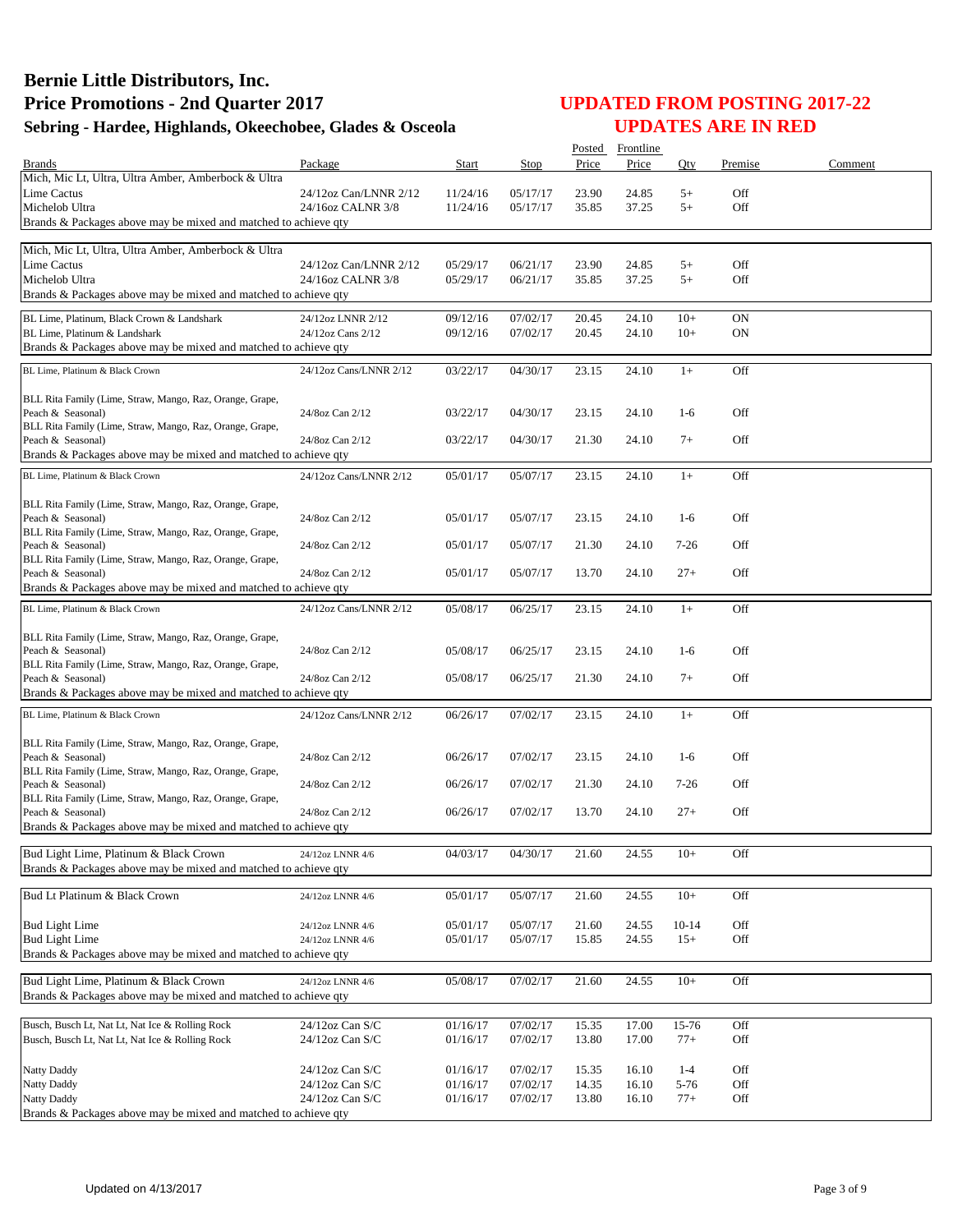|                                                                                                     |                     |          |          | Posted  | Frontline |           |         |            |
|-----------------------------------------------------------------------------------------------------|---------------------|----------|----------|---------|-----------|-----------|---------|------------|
| <b>Brands</b>                                                                                       | Package             | Start    | Stop     | Price   | Price     | Oty       | Premise | Comment    |
| Busch, Busch Lt, Nat Lt, Nat Ice, Bud Ice, Rolling Rock<br>& Busch Ice                              | 18/12oz Cans/LNNR   |          |          |         |           |           |         |            |
| Busch, Busch Lt, Nat Lt, Nat Ice, Bud Ice, Rolling Rock                                             |                     | 04/03/17 | 04/16/17 | 10.95   | 12.40     | 20-39     | Off     |            |
| & Busch Ice                                                                                         | 18/12oz Cans/LNNR   | 04/03/17 | 04/16/17 | 9.35    | 12.40     | $40+$     | Off     |            |
| Brands & Packages above may be mixed and matched to achieve qty                                     |                     |          |          |         |           |           |         |            |
|                                                                                                     |                     |          |          |         |           |           |         |            |
| Busch, Busch Lt, Nat Lt, Nat Ice, Bud Ice, Rolling Rock<br>& Busch Ice                              | 18/12oz Cans/LNNR   | 04/17/17 | 07/02/17 | 9.35    | 12.40     | $40+$     | Off     |            |
| Brands & Packages above may be mixed and matched to achieve qty                                     |                     |          |          |         |           |           |         |            |
|                                                                                                     |                     |          |          |         |           |           |         |            |
| Bud Ice, King Cobra, High Gravity, Natty Daddy &                                                    |                     |          |          |         |           |           |         |            |
| <b>Rolling Rock</b>                                                                                 | 24/16oz Can 6/4     | 01/02/17 | 07/02/17 | \$15.95 | \$19.55   | $5+$      | Off     |            |
| Brands & Packages above may be mixed and matched to achieve qty                                     |                     |          |          |         |           |           |         |            |
| Busch, Busch Lt, Natural Lt, Natural Ice                                                            | 24/16oz Can 6/4     | 04/24/17 | 04/29/17 | \$16.55 | \$19.55   | $20+$     | Off     | <b>NEW</b> |
| Brands & Packages above may be mixed and matched to achieve qty                                     |                     |          |          |         |           |           |         |            |
| Spiked Seltzer Family (Lime, Orange, Gpfrt, Cran)                                                   | 24/12oz LNR-Can 4/6 | 04/24/17 | 04/29/17 | \$19.20 | \$28.50   | $5+$      | Off     | <b>NEW</b> |
| Brands & Packages above may be mixed and matched to achieve qty                                     |                     |          |          |         |           |           |         |            |
|                                                                                                     |                     |          |          |         |           |           |         |            |
| Shock Top & Shock Top Sampler                                                                       | 24/12oz LNNR        | 09/12/16 | 07/02/17 | 19.70   | 27.75     | $56+$     | Off     |            |
| Shock Top & Shock Top Lemon                                                                         | 15/12oz Can         | 09/12/16 | 07/02/17 | 13.65   | 15.25     | $50+$     | Off     |            |
| Shock Top & Shock Top Lemon                                                                         | 30/12oz Can 2/15    | 09/12/16 | 07/02/17 | 25.70   | 28.90     | $25+$     | Off     |            |
| Shock Top, Apple Wheat, Lemon, Pumpkin, Rasp, IPA, Winter                                           |                     |          |          |         |           |           |         |            |
| Combo, Choc, Pretzel, Ginger, Ruby Red                                                              | 24/12oz LNNR 4/6    | 03/13/17 | 06/10/17 | 27.10   | 27.75     | $1-19$    | Off     |            |
| Shock Top, Apple Wheat, Lemon, Pumpkin, Rasp, IPA, Winter<br>Combo, Choc, Pretzel, Ginger, Ruby Red | 24/12oz LNNR 4/6    | 03/13/17 | 06/10/17 | 26.10   | 27.75     | 20-55     | Off     |            |
| Shock Top, Apple Wheat, Lemon, Pumpkin, Rasp, IPA, Winter                                           |                     |          |          |         |           |           |         |            |
| Combo, Choc, Pretzel, Ginger, Ruby Red                                                              | 24/12oz LNNR 4/6    | 03/13/17 | 06/10/17 | 25.10   | 27.75     | 56-111    | Off     |            |
| Shock Top, Apple Wheat, Lemon, Pumpkin, Rasp, IPA, Winter<br>Combo, Choc, Pretzel, Ginger, Ruby Red | 24/12oz LNNR 4/6    | 03/13/17 | 06/10/17 | 24.10   | 27.75     | $112+$    | Off     |            |
| Brands & Packages above may be mixed and matched to achieve qty                                     |                     |          |          |         |           |           |         |            |
| Shock Top, Apple Wheat, Lemon, Pumpkin, Rasp, IPA, Winter                                           |                     |          |          |         |           |           |         |            |
| Combo, Choc, Pretzel, Ginger, Ruby Red                                                              | 24/12oz LNNR 4/6    | 06/12/17 | 06/18/17 | 27.10   | 27.75     | $1-19$    | Off     |            |
| Shock Top, Apple Wheat, Lemon, Pumpkin, Rasp, IPA, Winter<br>Combo, Choc, Pretzel, Ginger, Ruby Red | 24/12oz LNNR 4/6    | 06/12/17 | 06/18/17 | 19.20   | 27.75     | $20+$     | Off     |            |
| Brands & Packages above may be mixed and matched to achieve qty                                     |                     |          |          |         |           |           |         |            |
| Shock Top, Apple Wheat, Lemon, Pumpkin, Rasp, IPA, Winter                                           |                     |          |          |         |           |           |         |            |
| Combo, Choc, Pretzel, Ginger, Ruby Red                                                              | 24/12oz LNNR 4/6    | 06/19/17 | 09/02/17 | 27.10   | 27.75     | $1-19$    | Off     |            |
| Shock Top, Apple Wheat, Lemon, Pumpkin, Rasp, IPA, Winter                                           |                     |          |          |         |           |           |         |            |
| Combo, Choc, Pretzel, Ginger, Ruby Red<br>Shock Top, Apple Wheat, Lemon, Pumpkin, Rasp, IPA, Winter | 24/12oz LNNR 4/6    | 06/19/17 | 09/02/17 | 26.10   | 27.75     | $20 - 55$ | Off     |            |
| Combo, Choc, Pretzel, Ginger, Ruby Red                                                              | 24/12oz LNNR 4/6    | 06/19/17 | 09/02/17 | 25.10   | 27.75     | 56-111    | Off     |            |
| Shock Top, Apple Wheat, Lemon, Pumpkin, Rasp, IPA, Winter<br>Combo, Choc, Pretzel, Ginger, Ruby Red | 24/12oz LNNR 4/6    | 06/19/17 | 09/02/17 | 24.10   | 27.75     | $112+$    | Off     |            |
| Brands & Packages above may be mixed and matched to achieve qty                                     |                     |          |          |         |           |           |         |            |
|                                                                                                     |                     |          |          |         |           |           |         |            |
| Wild Blue & Redbridge                                                                               | 24/12oz LNNR 4/6    | 11/14/16 | 07/02/17 | 28.65   | 29.35     | $28+$     | Off     |            |
| Brands & Packages above may be mixed and matched to achieve qty                                     |                     |          |          |         |           |           |         |            |
| Kirin Ichiban & Kirin Light                                                                         | 24/12oz LNNR 4/6    | 11/14/16 | 07/02/17 | 23.50   | 27.75     | $10+$     | Off     |            |
| Brands & Packages above may be mixed and matched to achieve gty                                     |                     |          |          |         |           |           |         |            |
|                                                                                                     |                     |          |          |         |           |           |         |            |
| Becks, Lt, Dark, Oktob, Sapphire, Becks NA, St Pauli &<br><b>Bass</b>                               | 24/12oz LNNR 4/6    | 09/12/16 | 05/21/17 | 22.05   | 24.55     | 56-111    | Off     |            |
| Becks, Lt, Dark, Oktob, Sapphire, Becks NA, St Pauli &                                              |                     |          |          |         |           |           |         |            |
| <b>Bass</b>                                                                                         | 24/12oz LNNR 4/6    | 09/12/16 | 05/21/17 | 19.80   | 24.55     | $112+$    | Off     |            |
| Brands & Packages above may be mixed and matched to achieve qty                                     |                     |          |          |         |           |           |         |            |
| Becks, Lt, Dark, Oktob, Sapphire                                                                    | 24/12oz LNNR 4/6    | 05/22/17 | 05/28/17 | 16.50   | 24.55     | $20+$     | Off     |            |
|                                                                                                     |                     |          |          |         |           |           |         |            |
| Bass Ale, S Pauli & Beck's NA                                                                       | 24/12oz LNNR 4/6    | 05/22/17 | 05/28/17 | 22.05   | 24.55     | 56-111    | Off     |            |
| Bass Ale, St Pauli & Beck's NA<br>Brands & Packages above may be mixed and matched to achieve qty   | 24/12oz LNNR 4/6    | 05/22/17 | 05/28/17 | 19.80   | 24.55     | $112+$    | Off     |            |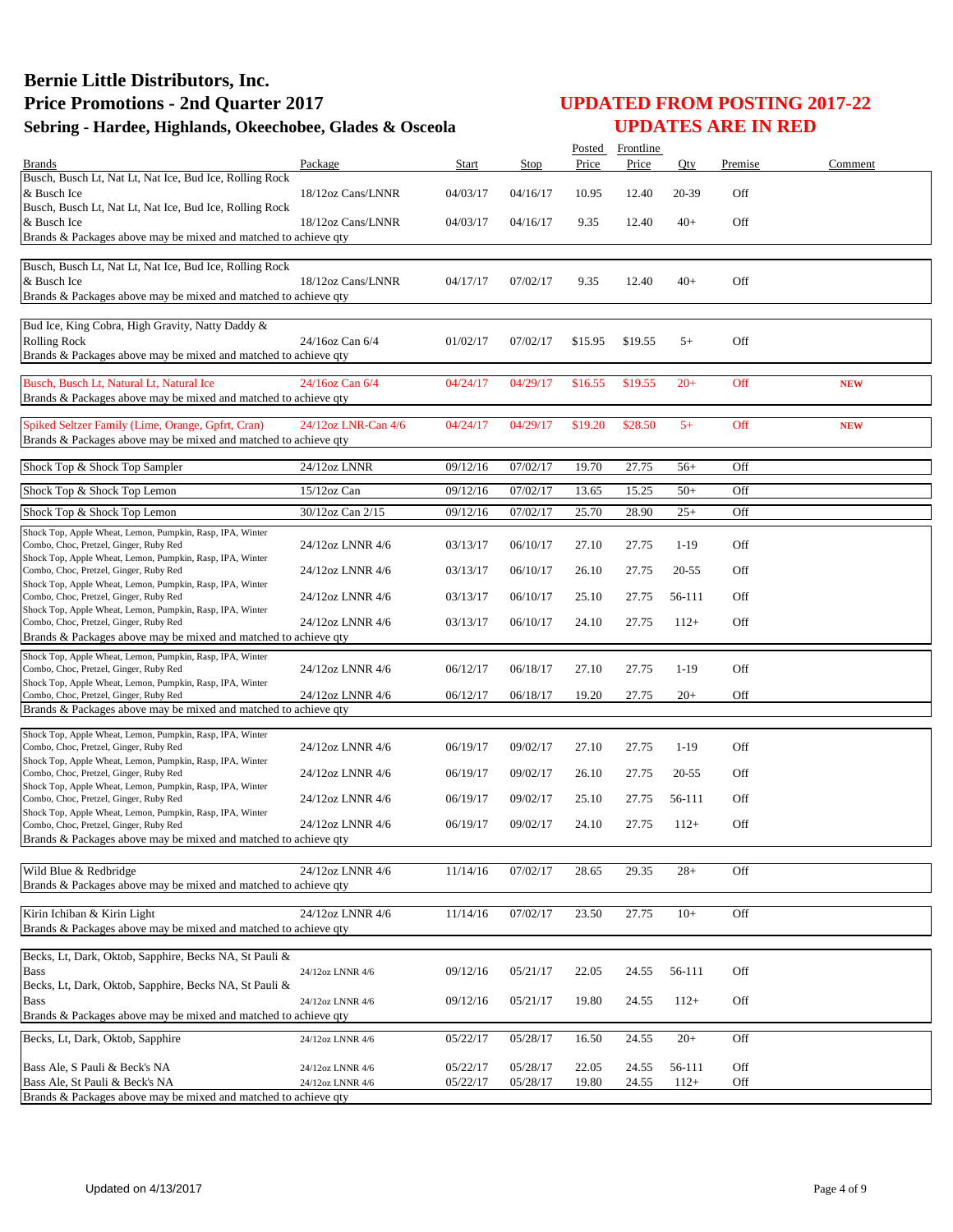|                                                                                      |                       |              |          | Posted | Frontline |        |         |         |
|--------------------------------------------------------------------------------------|-----------------------|--------------|----------|--------|-----------|--------|---------|---------|
| <b>Brands</b>                                                                        | Package               | <b>Start</b> | Stop     | Price  | Price     | Qty    | Premise | Comment |
| Becks, Lt, Dark, Oktob, Sapphire, Becks NA, St Pauli &<br><b>Bass</b>                | 24/12oz LNNR 4/6      | 05/29/17     | 07/02/17 | 22.05  | 24.55     | 56-111 | Off     |         |
| Becks, Lt, Dark, Oktob, Sapphire, Becks NA, St Pauli &<br><b>Bass</b>                | 24/12oz LNNR 4/6      | 05/29/17     | 07/02/17 | 19.80  | 24.55     | $112+$ | Off     |         |
| Brands & Packages above may be mixed and matched to achieve qty                      |                       |              |          |        |           |        |         |         |
| Becks, Light, Dark, Oktoberfest, Sapphire, St Pauli &                                |                       |              |          |        |           |        |         |         |
| <b>Bass</b><br>Becks, Light, Dark, Oktoberfest, Sapphire, St Pauli &                 | 24/12oz LNNR/CAN 2/12 | 03/06/17     | 04/16/17 | 20.35  | 24.10     | 56-111 | Off     |         |
| <b>Bass</b>                                                                          | 24/12oz LNNR/CAN 2/12 | 03/06/17     | 04/16/17 | 19.80  | 24.10     | $112+$ | Off     |         |
| <b>Land Shark</b>                                                                    | 24/12oz LNNR/CAN 2/12 | 03/06/17     | 04/16/17 | 22.15  | 24.10     | 56-111 | Off     |         |
| <b>Land Shark</b><br>Brands & Packages above may be mixed and matched to achieve qty | 24/12oz LNNR/CAN 2/12 | 03/06/17     | 04/16/17 | 20.35  | 24.10     | $112+$ | Off     |         |
|                                                                                      |                       |              |          |        |           |        |         |         |
| Becks, Light, Dark, Oktoberfest, Sapphire, St Pauli &                                |                       |              |          |        |           |        |         |         |
| <b>Bass</b>                                                                          | 24/12oz LNNR/CAN 2/12 | 04/17/17     | 04/23/17 | 19.20  | 24.10     | $10+$  | Off     |         |
| Land Shark                                                                           | 24/12oz LNNR/CAN 2/12 | 04/17/17     | 04/23/17 | 19.20  | 24.10     | $10+$  | Off     |         |
| Brands & Packages above may be mixed and matched to achieve qty                      |                       |              |          |        |           |        |         |         |
| Becks, Light, Dark, Oktoberfest, Sapphire, St Pauli &                                |                       |              |          |        |           |        |         |         |
| <b>Bass</b>                                                                          | 24/12oz LNNR/CAN 2/12 | 04/24/17     | 05/07/17 | 20.35  | 24.10     | 56-111 | Off     |         |
| Becks, Light, Dark, Oktoberfest, Sapphire, St Pauli &<br><b>Bass</b>                 | 24/12oz LNNR/CAN 2/12 | 04/24/17     | 05/07/17 | 19.80  | 24.10     | $112+$ | Off     |         |
| <b>Land Shark</b>                                                                    | 24/12oz LNNR/CAN 2/12 | 04/24/17     | 05/07/17 | 22.15  | 24.10     | 56-111 | Off     |         |
| <b>Land Shark</b>                                                                    | 24/12oz LNNR/CAN 2/12 | 04/24/17     | 05/07/17 | 20.35  | 24.10     | $112+$ | Off     |         |
| Brands & Packages above may be mixed and matched to achieve qty                      |                       |              |          |        |           |        |         |         |
| Becks, Light, Dark, Oktoberfest, Sapphire, St Pauli &                                |                       |              |          |        |           |        |         |         |
| <b>Bass</b>                                                                          | 24/12oz LNNR/CAN 2/12 | 05/08/17     | 05/14/17 | 19.20  | 24.10     | $10+$  | Off     |         |
| <b>Land Shark</b>                                                                    | 24/12oz LNNR/CAN 2/12 | 05/08/17     | 05/14/17 | 19.20  | 24.10     | $10+$  | Off     |         |
| Brands & Packages above may be mixed and matched to achieve qty                      |                       |              |          |        |           |        |         |         |
| Becks, Light, Dark, Oktoberfest, Sapphire, St Pauli &                                |                       |              |          |        |           |        |         |         |
| <b>Bass</b>                                                                          | 24/12oz LNNR/CAN 2/12 | 05/15/17     | 06/11/17 | 20.35  | 24.10     | 56-111 | Off     |         |
| Becks, Light, Dark, Oktoberfest, Sapphire, St Pauli &                                |                       |              |          |        |           |        |         |         |
| <b>Bass</b>                                                                          | 24/12oz LNNR/CAN 2/12 | 05/15/17     | 06/11/17 | 19.80  | 24.10     | $112+$ | Off     |         |
| <b>Land Shark</b>                                                                    | 24/12oz LNNR/CAN 2/12 | 05/15/17     | 06/11/17 | 22.15  | 24.10     | 56-111 | Off     |         |
| <b>Land Shark</b>                                                                    | 24/12oz LNNR/CAN 2/12 | 05/15/17     | 06/11/17 | 20.35  | 24.10     | $112+$ | Off     |         |
| Brands & Packages above may be mixed and matched to achieve qty                      |                       |              |          |        |           |        |         |         |
| Becks, Light, Dark, Oktoberfest, Sapphire, St Pauli &                                |                       |              |          |        |           |        |         |         |
| <b>Bass</b>                                                                          | 24/12oz LNNR/CAN 2/12 | 06/12/17     | 06/18/17 | 19.20  | 24.10     | $10+$  | Off     |         |
| Land Shark                                                                           | 24/12oz LNNR/CAN 2/12 | 06/12/17     | 06/18/17 | 19.20  | 24.10     | $10+$  | Off     |         |
| Brands & Packages above may be mixed and matched to achieve qty                      |                       |              |          |        |           |        |         |         |
| Becks, Light, Dark, Oktoberfest, Sapphire, St Pauli &                                |                       |              |          |        |           |        |         |         |
| <b>Bass</b>                                                                          | 24/12oz LNNR/CAN 2/12 | 06/19/17     | 07/09/17 | 20.35  | 24.10     | 56-111 | Off     |         |
| Becks, Light, Dark, Oktoberfest, Sapphire, St Pauli &                                |                       |              |          |        |           |        |         |         |
| <b>Bass</b>                                                                          | 24/12oz LNNR/CAN 2/12 | 06/19/17     | 07/09/17 | 19.80  | 24.10     | $112+$ | Off     |         |
| Land Shark                                                                           | 24/12oz LNNR/CAN 2/12 | 06/19/17     | 07/09/17 | 22.15  | 24.10     | 56-111 | Off     |         |
| <b>Land Shark</b><br>Brands & Packages above may be mixed and matched to achieve qty | 24/12oz LNNR/CAN 2/12 | 06/19/17     | 07/09/17 | 20.35  | 24.10     | $112+$ | Off     |         |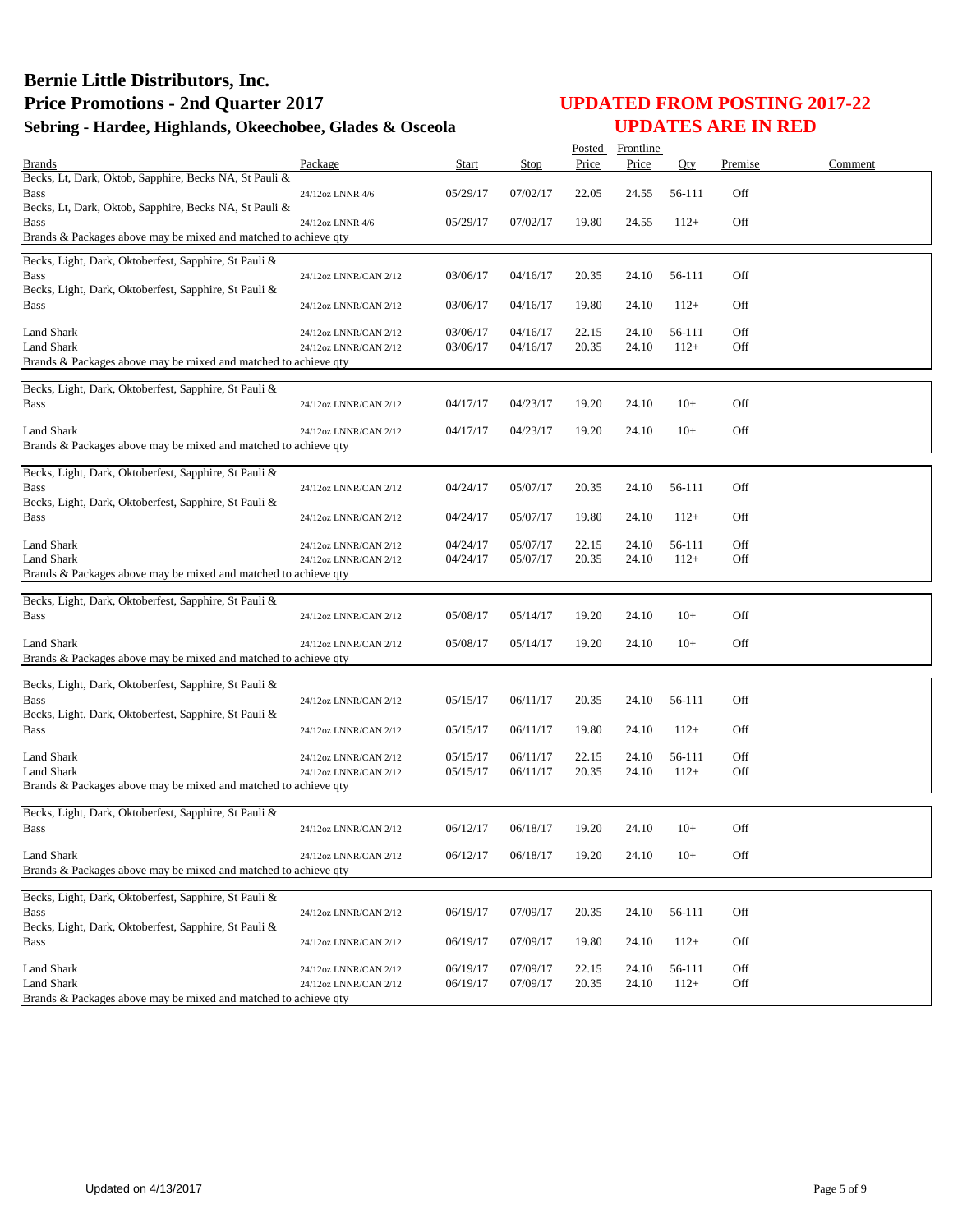|                                                                                                                                       |                       |              |          |       | Posted Frontline |           |         |         |
|---------------------------------------------------------------------------------------------------------------------------------------|-----------------------|--------------|----------|-------|------------------|-----------|---------|---------|
| <b>Brands</b><br>Beck's, Sapphire, Black Crown, BL Lime, Platinum,                                                                    | Package               | <b>Start</b> | Stop     | Price | Price            | Qty       | Premise | Comment |
| Michelob Ultra & Landshark                                                                                                            | 24/16oz CAN 6/4       | 02/06/17     | 07/02/17 | 25.75 | 28.00            | $1 - 2$   | Off     |         |
| Beck's, Sapphire, Black Crown, BL Lime, Platinum,<br>Michelob Ultra & Landshark                                                       | 24/16oz CAN 6/4       | 02/06/17     | 07/02/17 | 24.90 | 28.00            | $3+$      | Off     |         |
| Shock Top, Apple, Lemon, Pumpkin, Shockolate &                                                                                        |                       |              |          |       |                  |           |         |         |
| <b>Twisted Pretzel</b><br>Shock Top, Apple, Lemon, Pumpkin, Shockolate &                                                              | 24/16oz CAN 6/4       | 02/06/17     | 07/02/17 | 29.80 | 33.50            | $1 - 2$   | Off     |         |
| <b>Twisted Pretzel</b>                                                                                                                | 24/16oz CAN 6/4       | 02/06/17     | 07/02/17 | 24.90 | 33.50            | $3+$      | Off     |         |
| Goose 312, IPA, Green Line & Four Star Pilsner                                                                                        | 24/16oz CAN 6/4       | 02/06/17     | 07/02/17 | 29.80 | 31.95            | $1 - 2$   | Off     |         |
| Goose 312, IPA, Green Line & Four Star Pilsner                                                                                        | 24/16oz CAN 6/4       | 02/06/17     | 07/02/17 | 24.90 | 31.95            | $3+$      | Off     |         |
| Bud Chelada, Bud Lt Chelada                                                                                                           | 24/16oz Can 6/4       | 02/06/17     | 07/02/17 | 29.80 | 33.50            | $1+$      | Off     |         |
| Rita Splash (Lime, Strawberry & Pineapple)                                                                                            | 24/16oz CAN 4/6       | 02/06/17     | 07/02/17 | 29.80 | 37.50            | $1+$      | Off     |         |
| BL Lime Rita Family & Oculto<br>Brands & Packages above may be mixed and matched to achieve qty                                       | 24/16oz CAN 6/4       | 02/06/17     | 07/02/17 | 29.80 | 37.50            | $1+$      | Off     |         |
|                                                                                                                                       |                       |              |          |       |                  |           |         |         |
| <b>Boddington's Pub</b>                                                                                                               | 24/16oz CAN 6/4       | 01/04/16     | 07/02/17 | 39.15 | 41.75            | $72+$     | Off     |         |
| BP Blueberry, Oktoberfest, Pumpkin, Summer, Winter, Spring,<br>Toasted Lager, Hoptical Illusion, Mosaic Session IPA & Honey           |                       |              |          |       |                  |           |         |         |
| Robber                                                                                                                                | 24/12oz LNNR 4/6      | 03/20/17     | 06/25/17 | 27.70 | 30.90            | 25-55     | Off     |         |
| BP Blueberry, Oktoberfest, Pumpkin, Summer, Winter, Spring,<br>Toasted Lager, Hoptical Illusion, Mosaic Session IPA & Honey           |                       |              |          |       |                  |           |         |         |
| Robber                                                                                                                                | 24/12oz LNNR 4/6      | 03/20/17     | 06/25/17 | 26.70 | 30.90            | $56+$     | Off     |         |
| Goose 312, 312 Pale Ale, Honkers, IPA, Winter, Summer, Harvest<br>Ale, Sixth Day, Endless IPA, Rambler IPA, Oktob, 10 Hills Pale Ale, |                       |              |          |       |                  |           |         |         |
| Four Star, Green Line, Preseason<br>Goose 312, 312 Pale Ale, Honkers, IPA, Winter, Summer, Harvest                                    | 24/12oz LNNR/Can 4/6  | 03/20/17     | 06/25/17 | 27.70 | 30.90            | $25 - 55$ | Off     |         |
| Ale, Sixth Day, Endless IPA, Rambler IPA, Oktob, 10 Hills Pale Ale,<br>Four Star, Green Line, Preseason                               | 24/12oz LNNR/Can 4/6  | 03/20/17     | 06/25/17 | 26.70 | 30.90            | $56+$     | Off     |         |
| Brands & Packages above may be mixed and matched to achieve qty                                                                       |                       |              |          |       |                  |           |         |         |
| BP Blueberry, Oktoberfest, Pumpkin, Summer, Winter, Spring,                                                                           |                       |              |          |       |                  |           |         |         |
| Toasted Lager, Hoptical Illusion, Mosaic Session IPA & Honey<br>Robber                                                                | 24/12oz LNNR 4/6      | 06/26/17     | 07/02/17 | 19.20 | 30.90            | $10+$     | Off     |         |
| Goose 312, 312 Pale Ale, Honkers, IPA, Winter, Summer, Harvest                                                                        |                       |              |          |       |                  |           |         |         |
| Ale, Sixth Day, Endless IPA, Rambler IPA, Oktob, 10 Hills Pale Ale,<br>Four Star, Green Line, Preseason                               | 24/12oz LNNR/Can 4/6  | 06/26/17     | 07/02/17 | 27.70 | 30.90            | $25 - 55$ | Off     |         |
| Goose 312, 312 Pale Ale, Honkers, IPA, Winter, Summer, Harvest                                                                        |                       |              |          |       |                  |           |         |         |
| Ale, Sixth Day, Endless IPA, Rambler IPA, Oktob, 10 Hills Pale Ale,<br>Four Star, Green Line, Preseason                               | 24/12oz LNNR/Can 4/6  | 06/26/17     | 07/02/17 | 26.70 | 30.90            | $56+$     | Off     |         |
| Brands & Packages above may be mixed and matched to achieve qty                                                                       |                       |              |          |       |                  |           |         |         |
| Shock Top, Wheat IPA, Lemon, Pumpkin, Variety, Apple, Winter,<br>Honey Bourbon, Choc, Pretzel, Ginger & Ruby Red                      | 24/12oz LNNR/Can 2/12 | 01/23/17     | 07/02/17 | 24.60 | 27.75            | 14-55     | Off     |         |
| Shock Top, Wheat IPA, Lemon, Pumpkin, Variety, Apple, Winter,<br>Honey Bourbon, Choc, Pretzel, Ginger & Ruby Red                      | 24/12oz LNNR/Can 2/12 | 01/23/17     | 07/02/17 | 23.60 | 27.75            | 56-111    | Off     |         |
| Shock Top, Wheat IPA, Lemon, Pumpkin, Variety, Apple, Winter,<br>Honey Bourbon, Choc, Pretzel, Ginger & Ruby Red                      | 24/12oz LNNR/Can 2/12 | 01/23/17     | 07/02/17 | 22.60 | 27.75            | $112+$    | Off     |         |
|                                                                                                                                       |                       |              |          |       |                  |           |         |         |
| Goose 312, 312 Pale, Honkers, IPA, Winter, Summer, Fall, Harvest<br>Ale, Endless IPA, Winter, Four Star, Green Line, Seasonals        |                       |              |          |       |                  |           |         |         |
|                                                                                                                                       | 24/12oz LNNR/CN 2/12  | 01/23/17     | 07/02/17 | 26.25 | 29.65            | 14-55     | Off     |         |
| Goose 312, 312 Pale, Honkers, IPA, Winter, Summer, Fall, Harvest<br>Ale, Endless IPA, Winter, Four Star, Green Line, Seasonals        | 24/12oz LNNR/CN 2/12  | 01/23/17     | 07/02/17 | 25.25 | 29.65            | $56+$     | Off     |         |
| Brands & Packages above may be mixed and matched to achieve qty                                                                       |                       |              |          |       |                  |           |         |         |
| Goose Seasonal Sampler                                                                                                                | 24/12oz Can           | 01/02/17     | 07/02/17 | 25.45 | 28.85            | 14-55     | Off     |         |
| Goose Seasonal Sampler                                                                                                                | 24/12oz Can           | 01/02/17     | 07/02/17 | 24.45 | 28.85            | $56+$     | Off     |         |
| Brands & Packages above may be mixed and matched to achieve qty                                                                       |                       |              |          |       |                  |           |         |         |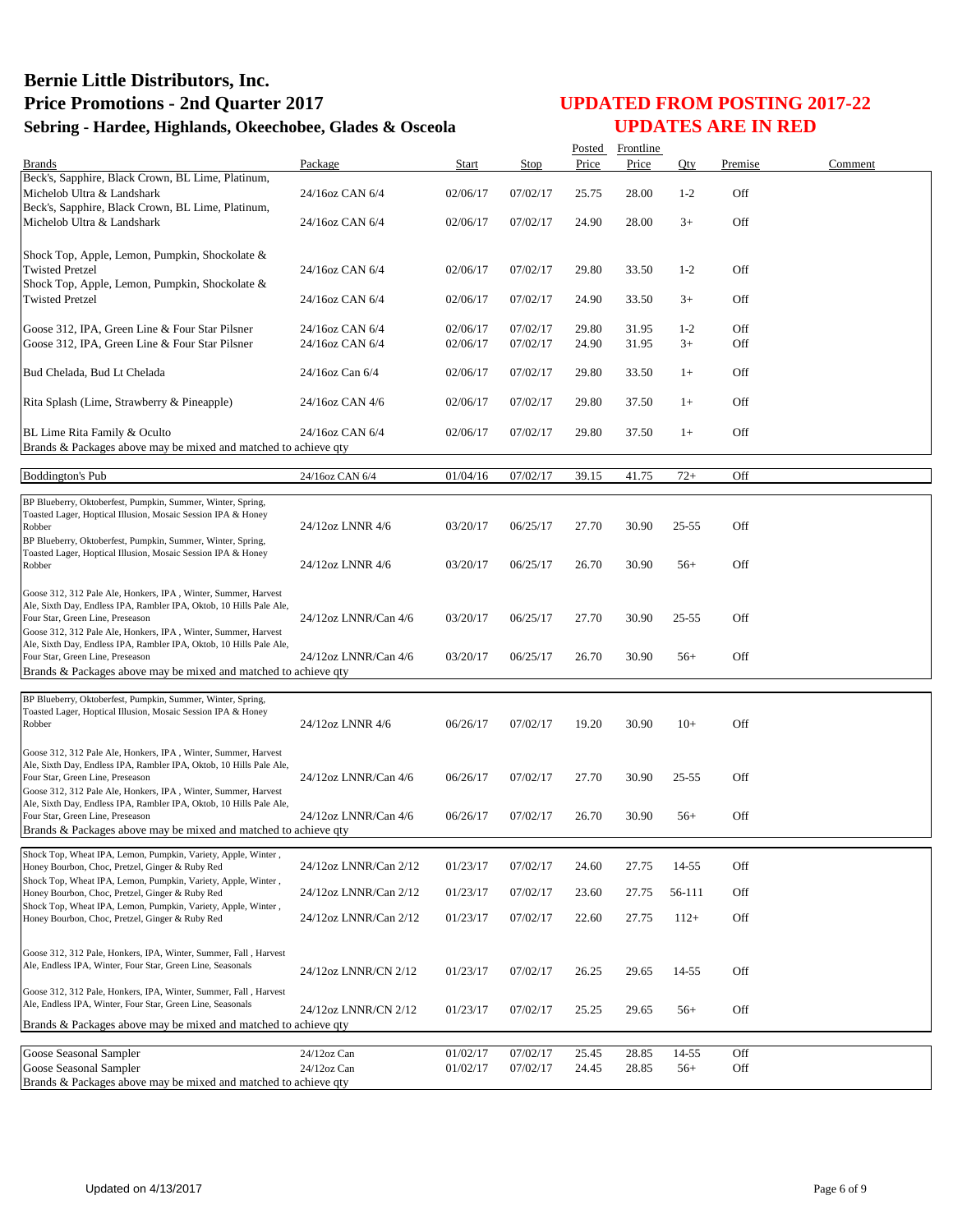|                                                                                                            |                                                 |          |          |       | Posted Frontline |           |          |         |
|------------------------------------------------------------------------------------------------------------|-------------------------------------------------|----------|----------|-------|------------------|-----------|----------|---------|
| <b>Brands</b>                                                                                              | Package                                         | Start    | Stop     | Price | Price            | Oty       | Premise  | Comment |
| Goose Seasonal Sampler                                                                                     | 24/12oz LNNR                                    | 01/02/17 | 07/02/17 | 26.80 | 28.85            | $10 - 55$ | Off      |         |
| Goose Seasonal Sampler                                                                                     | 24/12oz LNNR                                    | 01/02/17 | 07/02/17 | 25.50 | 28.85            | 56-111    | Off      |         |
| Goose Seasonal Sampler                                                                                     | 24/12oz LNNR                                    | 01/02/17 | 07/02/17 | 24.50 | 28.85            | $112+$    | Off      |         |
| Brands & Packages above may be mixed and matched to achieve qty                                            |                                                 |          |          |       |                  |           |          |         |
| Stella Artois                                                                                              | 20/9.6oz LNR                                    | 09/12/16 | 07/02/17 | 19.90 | 21.95            | $3+$      | Off      |         |
|                                                                                                            |                                                 |          |          |       |                  |           |          |         |
| Stella Artois, Cidre, Hoegaarden, Leffe Blonde/Brown                                                       | 24/11.2oz LNNR/CN 4/6                           | 04/03/17 | 04/23/17 | 26.40 | 32.55            | 56-111    | Off      |         |
| Stella Artois, Cidre, Hoegaarden, Leffe Blonde/Brown                                                       | 24/11.2oz LNNR/CN 4/6                           | 04/03/17 | 04/23/17 | 25.75 | 32.55            | 112-215   | Off      |         |
| Stella Artois, Cidre, Hoegaarden, Leffe Blonde/Brown                                                       | 24/11.2oz LNNR/CN 4/6                           | 04/03/17 | 04/23/17 | 24.46 | 32.55            | $216+$    | Off      |         |
|                                                                                                            |                                                 |          |          |       |                  |           |          |         |
|                                                                                                            | 24/11.2oz LNNR/Can 2/12 &                       |          |          |       |                  |           |          |         |
| Stella, Stella Cidre, Hoegaarden, Belgian Sampler                                                          | 20/14.9oz Can 2/12                              | 04/03/17 | 04/23/17 | 30.30 | 33.30            | $1 - 4$   | Off      |         |
| Stella, Stella Cidre, Hoegaarden, Belgian Sampler                                                          | 24/11.2oz LNNR/Can 2/12 &                       |          |          |       |                  |           |          |         |
|                                                                                                            | 20/14.9oz Can 2/12                              | 04/03/17 | 04/23/17 | 27.00 | 33.30            | $5 - 55$  | Off      |         |
| Stella, Stella Cidre, Hoegaarden, Belgian Sampler                                                          | 24/11.2oz LNNR/Can 2/12 &                       |          |          |       |                  |           |          |         |
|                                                                                                            | 20/14.9oz Can 2/12                              | 04/03/17 | 04/23/17 | 26.40 | 33.30            | 56-111    | Off      |         |
| Stella, Stella Cidre, Hoegaarden, Belgian Sampler                                                          | 24/11.2oz LNNR/Can 2/12 &                       |          |          |       | 33.30            | $112+$    | Off      |         |
| Brands & Packages above may be mixed and matched to achieve qty                                            | 20/14.9oz Can 2/12                              | 04/03/17 | 04/23/17 | 25.75 |                  |           |          |         |
|                                                                                                            |                                                 |          |          |       |                  |           |          |         |
| Stella Artois, Cidre, Hoegaarden, Leffe Blonde/Brown                                                       | 24/11.2oz LNNR 4/6                              | 04/24/17 | 04/30/17 | 26.40 | 32.55            | 56-111    | Off      |         |
| Stella Artois, Cidre, Hoegaarden, Leffe Blonde/Brown                                                       | 24/11.2oz LNNR 4/6                              | 04/24/17 | 04/30/17 | 25.75 | 32.55            | 112-215   | Off      |         |
| Stella Artois, Cidre, Hoegaarden, Leffe Blonde/Brown                                                       | 24/11.2oz LNNR 4/6                              | 04/24/17 | 04/30/17 | 24.46 | 32.55            | $216+$    | Off      |         |
|                                                                                                            |                                                 |          |          |       |                  |           |          |         |
|                                                                                                            |                                                 |          |          | 21.60 |                  | $10+$     | Off      |         |
| Stella Artois                                                                                              | 24/11.2oz Can 4/6                               | 04/24/17 | 04/30/17 |       | 32.55            |           |          |         |
|                                                                                                            |                                                 |          |          |       |                  |           |          |         |
| Stella, Stella Cidre, Hoegaarden, Belgian Sampler                                                          | 24/11.2oz LNNR/Can 2/12 &                       |          |          |       |                  |           |          |         |
|                                                                                                            | 20/14.9oz Can 2/12                              | 04/24/17 | 04/30/17 | 30.30 | 33.30            | $1-4$     | Off      |         |
| Stella, Stella Cidre, Hoegaarden, Belgian Sampler                                                          | 24/11.2oz LNNR/Can 2/12 &                       |          |          |       |                  |           |          |         |
|                                                                                                            | 20/14.9oz Can 2/12<br>24/11.2oz LNNR/Can 2/12 & | 04/24/17 | 04/30/17 | 27.00 | 33.30            | $5 - 55$  | Off      |         |
| Stella, Stella Cidre, Hoegaarden, Belgian Sampler                                                          | 20/14.9oz Can 2/12                              | 04/24/17 | 04/30/17 | 26.40 | 33.30            | 56-111    | Off      |         |
|                                                                                                            | 24/11.2oz LNNR/Can 2/12 &                       |          |          |       |                  |           |          |         |
| Stella, Stella Cidre, Hoegaarden, Belgian Sampler                                                          | 20/14.9oz Can 2/12                              | 04/24/17 | 04/30/17 | 25.75 | 33.30            | $112+$    | Off      |         |
| Brands & Packages above may be mixed and matched to achieve qty                                            |                                                 |          |          |       |                  |           |          |         |
|                                                                                                            |                                                 |          |          |       |                  |           |          |         |
| Stella Artois, Cidre, Hoegaarden, Leffe Blonde/Brown                                                       | 24/11.2oz LNNR/CN 4/6                           | 05/01/17 | 07/02/17 | 26.40 | 32.55            | 56-111    | Off      |         |
| Stella Artois, Cidre, Hoegaarden, Leffe Blonde/Brown                                                       | 24/11.2oz LNNR/CN 4/6                           | 05/01/17 | 07/02/17 | 25.75 | 32.55            | 112-215   | Off      |         |
| Stella Artois, Cidre, Hoegaarden, Leffe Blonde/Brown                                                       | 24/11.2oz LNNR/CN 4/6                           | 05/01/17 | 07/02/17 | 24.46 | 32.55            | $216+$    | Off      |         |
|                                                                                                            |                                                 |          |          |       |                  |           |          |         |
| Stella, Stella Cidre, Hoegaarden, Belgian Sampler                                                          | 24/11.2oz LNNR/Can 2/12 &                       |          |          |       |                  |           |          |         |
|                                                                                                            | 20/14.9oz Can 2/12                              | 05/01/17 | 07/02/17 | 30.30 | 33.30            | $1 - 4$   | Off      |         |
| Stella, Stella Cidre, Hoegaarden, Belgian Sampler                                                          | 24/11.2oz LNNR/Can 2/12 &                       |          |          |       |                  |           |          |         |
|                                                                                                            | 20/14.9oz Can 2/12                              | 05/01/17 | 07/02/17 | 27.00 | 33.30            | $5 - 55$  | Off      |         |
| Stella, Stella Cidre, Hoegaarden, Belgian Sampler                                                          | 24/11.2oz LNNR/Can 2/12 &<br>20/14.9oz Can 2/12 | 05/01/17 |          |       |                  | 56-111    | Off      |         |
|                                                                                                            | 24/11.2oz LNNR/Can 2/12 &                       |          | 07/02/17 | 26.40 | 33.30            |           |          |         |
| Stella, Stella Cidre, Hoegaarden, Belgian Sampler                                                          | 20/14.9oz Can 2/12                              | 05/01/17 | 07/02/17 | 25.75 | 33.30            | $112+$    | Off      |         |
| Brands & Packages above may be mixed and matched to achieve qty                                            |                                                 |          |          |       |                  |           |          |         |
|                                                                                                            |                                                 |          |          |       |                  |           |          |         |
| Kona Longboard, Fire Rock, Pipeline, Wailua Wheat, Koko Brown,<br>Castaway, Big Wave, Lemongrass & Lavaman | 24/12oz LNNR 4/6                                | 05/01/17 | 05/28/17 | 25.56 | 28.76            | $15+$     | On & Off |         |
| Brands & Packages above may be mixed and matched to achieve gty                                            |                                                 |          |          |       |                  |           |          |         |
|                                                                                                            |                                                 |          |          |       |                  |           |          |         |
| Kona Longboard, Castaway, Variety & Big Wave                                                               | 2/12/12 LNNR & Can                              | 04/03/17 | 04/30/17 | 23.98 | 27.18            | $15+$     | On & Off |         |
| Brands & Packages above may be mixed and matched to achieve qty                                            |                                                 |          |          |       |                  |           |          |         |
|                                                                                                            |                                                 |          |          |       |                  |           |          |         |
| Widmer Hefeweizen, Drop Top Amber Ale, Drifter Pale Ale, Rotator<br>IPA, Upheaval, Alchemy & BRRR          | 24/12oz LNNR 4/6                                | 04/03/17 |          |       |                  |           | Off      |         |
|                                                                                                            |                                                 |          | 04/30/17 | 28.80 | 32.00            | $15+$     |          |         |
| Widmer Hefeweizen, Drop Top Amber Ale, Drifter Pale Ale, Rotator                                           |                                                 |          |          |       |                  |           |          |         |
| IPA, Upheaval, Alchemy & BRRR                                                                              | 24/12oz LNNR 4/6                                | 05/29/17 | 07/02/17 | 28.80 | 32.00            | $15+$     | Off      |         |
| Brands & Packages above may be mixed and matched to achieve qty                                            |                                                 |          |          |       |                  |           |          |         |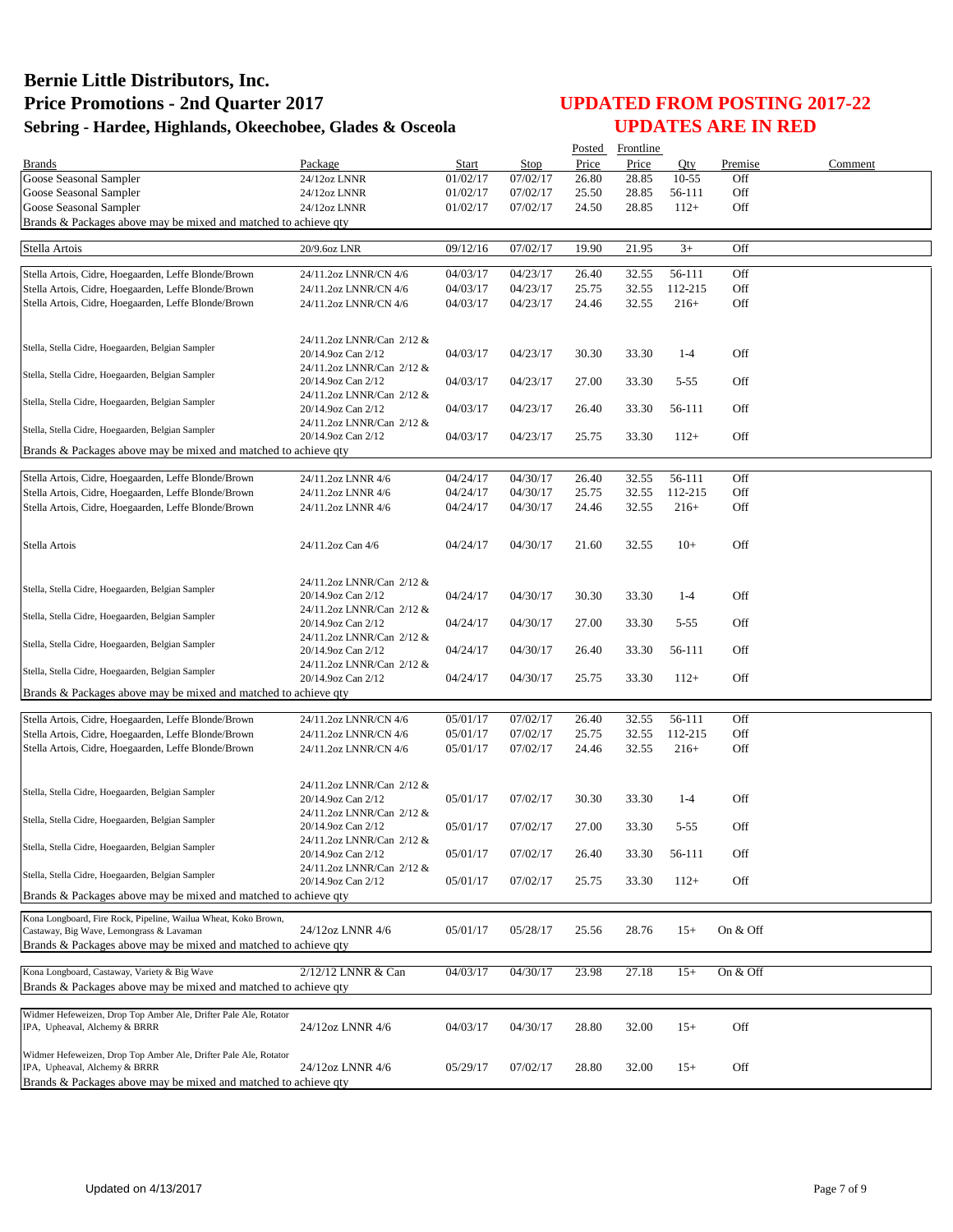|                                                                                                                                                    |                       |              |          |       | Posted Frontline |       |         |         |
|----------------------------------------------------------------------------------------------------------------------------------------------------|-----------------------|--------------|----------|-------|------------------|-------|---------|---------|
| Brands                                                                                                                                             | Package               | <b>Start</b> | Stop     | Price | Price            | Otv   | Premise | Comment |
| SweetWater 420, IPA & Tacklebox                                                                                                                    | 24/12oz LNNR/Can 2/12 | 10/10/16     | 12/30/17 | 27.00 | 29.15            | $5+$  | Off     |         |
| Brands & Packages above may be mixed and matched to achieve gty                                                                                    |                       |              |          |       |                  |       |         |         |
|                                                                                                                                                    |                       |              |          |       |                  |       |         |         |
| SweetWater 420, IPA                                                                                                                                | 24/16oz Can 6/4       | 1/2/17       | 12/30/17 | 28.50 | 33.45            | $2+$  | Off     |         |
| Brands & Packages above may be mixed and matched to achieve qty                                                                                    |                       |              |          |       |                  |       |         |         |
| 3 Daughters Beach Blonde, Rod Bender, Stern Line, Bimini                                                                                           |                       |              |          |       |                  |       |         |         |
| Twist & Blonde Coffee                                                                                                                              | 24/12oz Can 4/6       | 4/30/17      | 6/3/17   | 28.00 | 30.00            | $3+$  | Off     |         |
|                                                                                                                                                    |                       |              |          |       |                  |       |         |         |
| 3 Daughters Beach Blonde, Rod Bender, Stern Line, Bimini                                                                                           |                       |              |          |       |                  |       |         |         |
| Twist & Blonde Coffee                                                                                                                              | 24/12oz Can 4/6       | 6/25/17      | 7/22/17  | 28.00 | 30.00            | $3+$  | Off     |         |
| Brands & Packages above may be mixed and matched to achieve qty                                                                                    |                       |              |          |       |                  |       |         |         |
|                                                                                                                                                    |                       |              |          |       |                  |       |         |         |
| Seagrams Family (Wild Berries, Strawberry Daiquiri, Peach Fuzzy Navel, Classic                                                                     |                       |              |          |       |                  |       |         |         |
| Lime Margarita, Calypso Colada, Black Cherry Fizz, Bahama Mama, Jamaican Me<br>Happy, Lime Melonade, Pink Punch, Sangria, Mango, Mimosa, Raspberry |                       |              |          |       |                  |       |         |         |
| Lemonade, Watermelon Splash, Blackberry Breezer, Kiwi Strawberry, Aloha Tini,                                                                      |                       |              |          |       |                  |       |         |         |
| Apple Pomegranate, Orange Swirl & Pink Pineapple)                                                                                                  | 24/12oz LNNR 6/4      | 11/01/16     | 12/31/17 | 19.16 | 23.94            | $10+$ | Off     |         |
| Brands & Packages above may be mixed and matched to achieve qty                                                                                    |                       |              |          |       |                  |       |         |         |
| Magic Hat Family (#9, Dream Machine, Vinyl, Rye, Electric                                                                                          |                       |              |          |       |                  |       |         |         |
| Peel, Circus Boy, Limited Rls, Seasonals)                                                                                                          | 24/12oz NR 4/6        | 5/1/17       | 6/30/17  | 27.27 | 30.30            | $5+$  | Off     |         |
| Magic Hat Family (#9, Dream Machine, Vinyl, Rye, Electric                                                                                          |                       |              |          |       |                  |       |         |         |
| Peel, Circus Boy, Limited Rls, Seasonals)                                                                                                          | 24/12oz NR 4/6        | 9/1/17       | 10/31/17 | 27.27 | 30.30            | $5+$  | Off     |         |
| Brands & Packages above may be mixed and matched to achieve qty                                                                                    |                       |              |          |       |                  |       |         |         |
|                                                                                                                                                    |                       |              |          |       |                  |       |         |         |
| Magic Hat Family (#9, Variety Packs & Seasonals)                                                                                                   | 24/12oz 2/12 NR & Cn  | 3/1/17       | 4/30/17  | 24.15 | 27.10            | $5+$  | Off     |         |
| Magic Hat Family (#9, Variety Packs & Seasonals)                                                                                                   | 24/12oz 2/12 NR & Cn  | 7/1/17       | 8/31/17  | 24.15 | 27.10            | $5+$  | Off     |         |
|                                                                                                                                                    |                       |              |          |       |                  |       |         |         |
| Magic Hat Family (#9, Variety Packs & Seasonals)                                                                                                   | 24/12oz 2/12 NR & Cn  | 12/1/17      | 12/31/17 | 24.15 | 27.10            | $5+$  | Off     |         |
| Brands & Packages above may be mixed and matched to achieve qty                                                                                    |                       |              |          |       |                  |       |         |         |
| Big Storm Arcus IPA, Helicity & Wavemaker                                                                                                          | 4/6/12oz CAN          | 4/17/17      | 5/13/17  | 28.00 | 30.30            | $15+$ | Off     |         |
|                                                                                                                                                    |                       |              |          |       |                  |       |         |         |
| Big Storm Arcus IPA, Helicity & Wavemaker                                                                                                          | $4/6/12$ oz CAN       | 6/5/17       | 6/24/17  | 28.00 | 30.30            | $15+$ | Off     |         |
|                                                                                                                                                    |                       |              |          |       |                  |       |         |         |
| Big Storm Arcus IPA, Helicity & Wavemaker                                                                                                          | $4/6/12$ oz CAN       | 7/17/17      | 8/19/17  | 28.00 | 30.30            | $15+$ | Off     |         |
|                                                                                                                                                    |                       |              |          |       |                  |       |         |         |
| Big Storm Arcus IPA, Helicity & Wavemaker                                                                                                          | $4/6/12$ oz CAN       | 9/11/17      | 10/14/17 | 28.00 | 30.30            | $15+$ | Off     |         |
|                                                                                                                                                    |                       |              |          |       |                  |       |         |         |
| Big Storm Arcus IPA, Helicity & Wavemaker<br>Brands & Packages above may be mixed and matched to achieve qty                                       | $4/6/12$ oz CAN       | 11/6/17      | 12/9/17  | 28.00 | 30.30            | $15+$ | Off     |         |
|                                                                                                                                                    |                       |              |          |       |                  |       |         |         |
| Big Storm Dunder & Blixem                                                                                                                          | $6/4/16$ oz CAN       | 10/30/17     | 12/30/17 | 40.95 | 44.95            | $3+$  | Off     |         |
|                                                                                                                                                    |                       |              |          |       |                  |       |         |         |